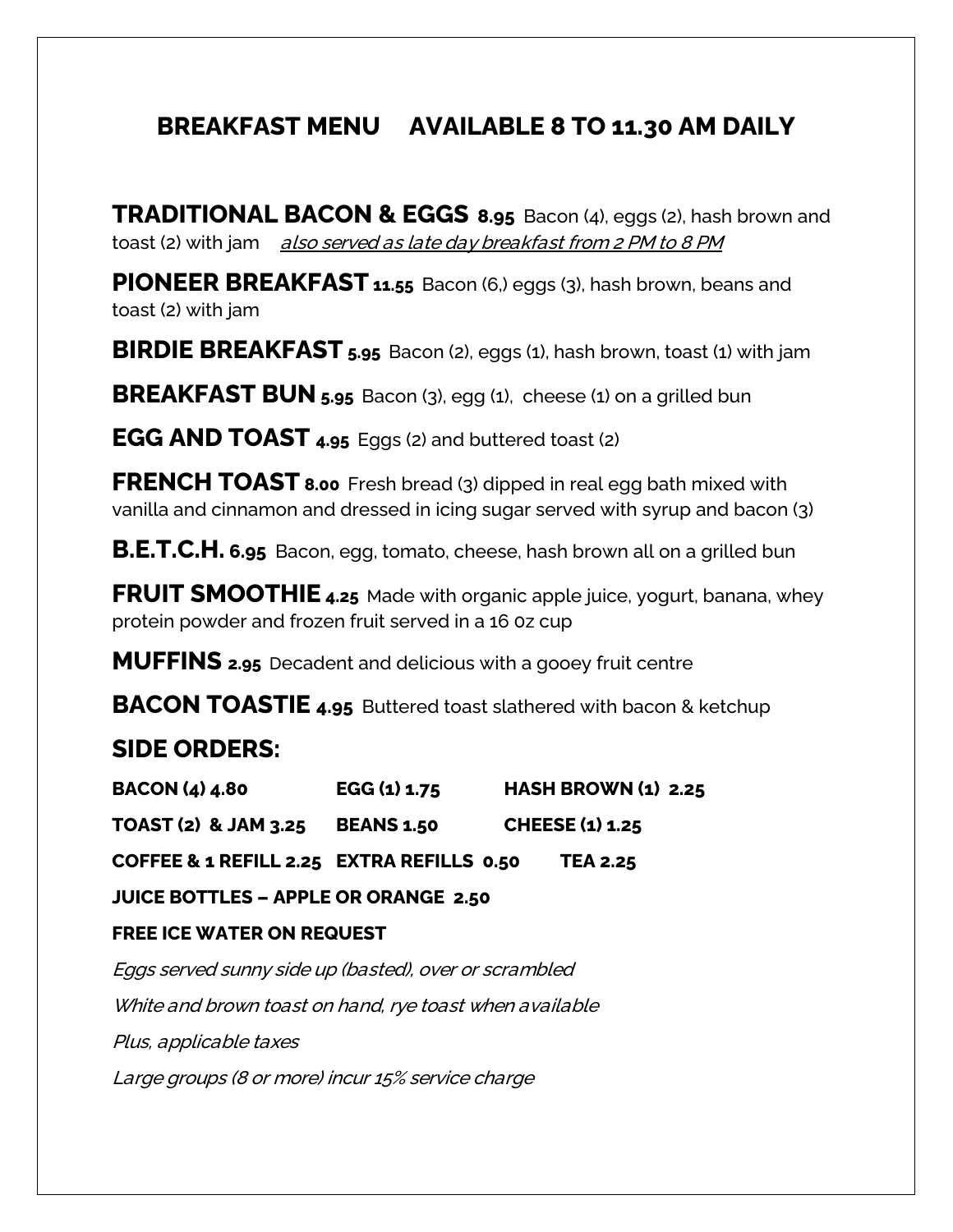# **LUNCH MENU AVAILABLE 11 AM TO 7 PM DAILY**

**SOUP DU JOUR 4.95** Daily house made soup

**SOUP & SANDWICH 9.50** Bowl of soup and sandwich portion from menu selection

## **SANDWICHES**

**GRILLED CHEESE 5.25** Lightly grilled sandwich with melted cheddar cheese

**BLT 6.50** Buttered toast with fresh tomato, lettuce, mayo and pan-fried bacon

**EGG SALAD 5.25** Chopped egg with mayo, seasoning and celery bits

**ROAST BEEF 7.95** Tender sliced roast beef topped with cheddar cheese

**CHICKEN CAESAR WRAP 8.50** Lettuce, cheese, chicken in creamy Caesar dressing

#### **ADD ONS WITH SANDWICHES:**

**SMALL SIDE OF FRIES 3.00 SMALL ONION RINGS 3.25 FRIED PICKLE SPEARS 3.50 SMALL SPECIAL FRIES 3.50 SMALL POUTINE 4.50**

# **BURGERS**

**BEEF BURGER# 7.50** 5 oz lean Canada Grade A beef grilled to perfection

**PATTY MELT 8.25** Beef burger smothered in a grilled cheese sandwich

**CHICKEN BURGER## 8.95** 5 oz breaded chicken burger on a grilled bun

**NEPTUNE BURGER## 8.25** Crispy fish fillet fingers on a grilled bun

# served with shredded lettuce, tomato, mustard and ketchup, pickle ## served with mayo, shredded lettuce and tomato

### **ADD ONS FOR BURGERS:**

| <b>FRIES</b> 3.00 | $RINGS_{3.25}$            | SPEARS <sub>3.50</sub>    |
|-------------------|---------------------------|---------------------------|
| CHEESE 1.00       | <b>SPECIAL FRIES 3.50</b> | S-POUTINE 4.50 SALAD 3.25 |
| <b>BACON 2.50</b> | <b>EXTRA PATTY 3.75</b>   | <b>MUSHROOMS 2.00</b>     |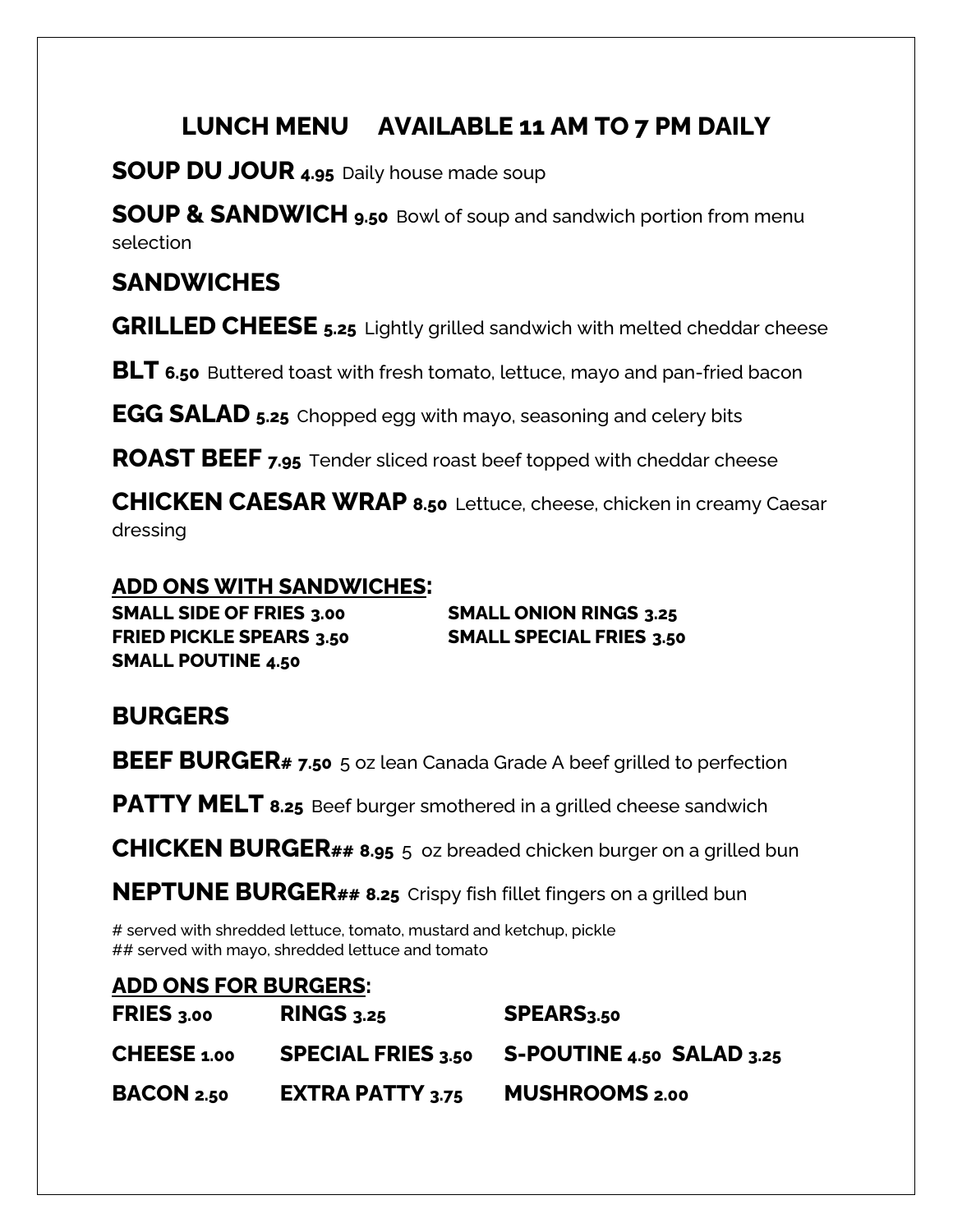**CHICKEN STRIP BASKET 11.75** 4 chicken strips, fries, honey dill sauce

(Caesar salad can be substituted for fries)

**BARON OF BEEF DIP 12.75** Tender certified Aberdeen Angus beef on a toasted bun with fries and au jus dip

**NON-MEAT GARDEN BURGER 8.95** Vegetarian burger version served on a grilled bun with shredded lettuce, tomato and honey dill sauce

**SON OF A BRUTE 9.95** Baked sub bun with marinara sauce, pepperoni, bacon, mushrooms, and cheese

**CONEY ISLAND DOG 7.50** All beef hot dog topped with chili, cheese and raw chopped onions accompanied by tortilla chips

**CHILI BOWL 9.95** Large round bread cob filled with Klondike chili topped with shredded cheese

**CHICKEN CAESAR SALAD 11.75** Romaine lettuce tossed with Caesar dressing, croutons, Parmesan cheese, cooked chicken, and garlic toast

**CHEF'S SALAD 11.75** Lettuce, cucumber, hard boiled egg, tomatoes, celery, carrots, sliced beef, seasonal vegetables served with honey dill sauce

**POPEYE SALAD 11.00** Fresh spinach, chopped egg, chopped mushrooms, real bacon bits, and dried cranberries served with house dressing

### **FULL SIDE ORDERS**

| <b>REGULAR FRIES 4.25</b>                               | <b>SPECIAL FRIES 4.75</b> | GRAVY 1.50   |  |  |
|---------------------------------------------------------|---------------------------|--------------|--|--|
| <b>ONION RINGS 4.25</b>                                 | <b>PICKLE SPEARS</b> 5.00 | POUTINE 7.50 |  |  |
| CHICKEN STRIPS (2) $_{4.25}$ FISH FINGERS (2) $_{4.25}$ |                           |              |  |  |

**Check out our daily special board including our daily wrap**

### **LEAGUE NIGHT SPECIAL EVERY TUESDAY & WEDNESDAY**

**PLUS APPICABLE TAXES, 15% service charge for groups of 8 or more**